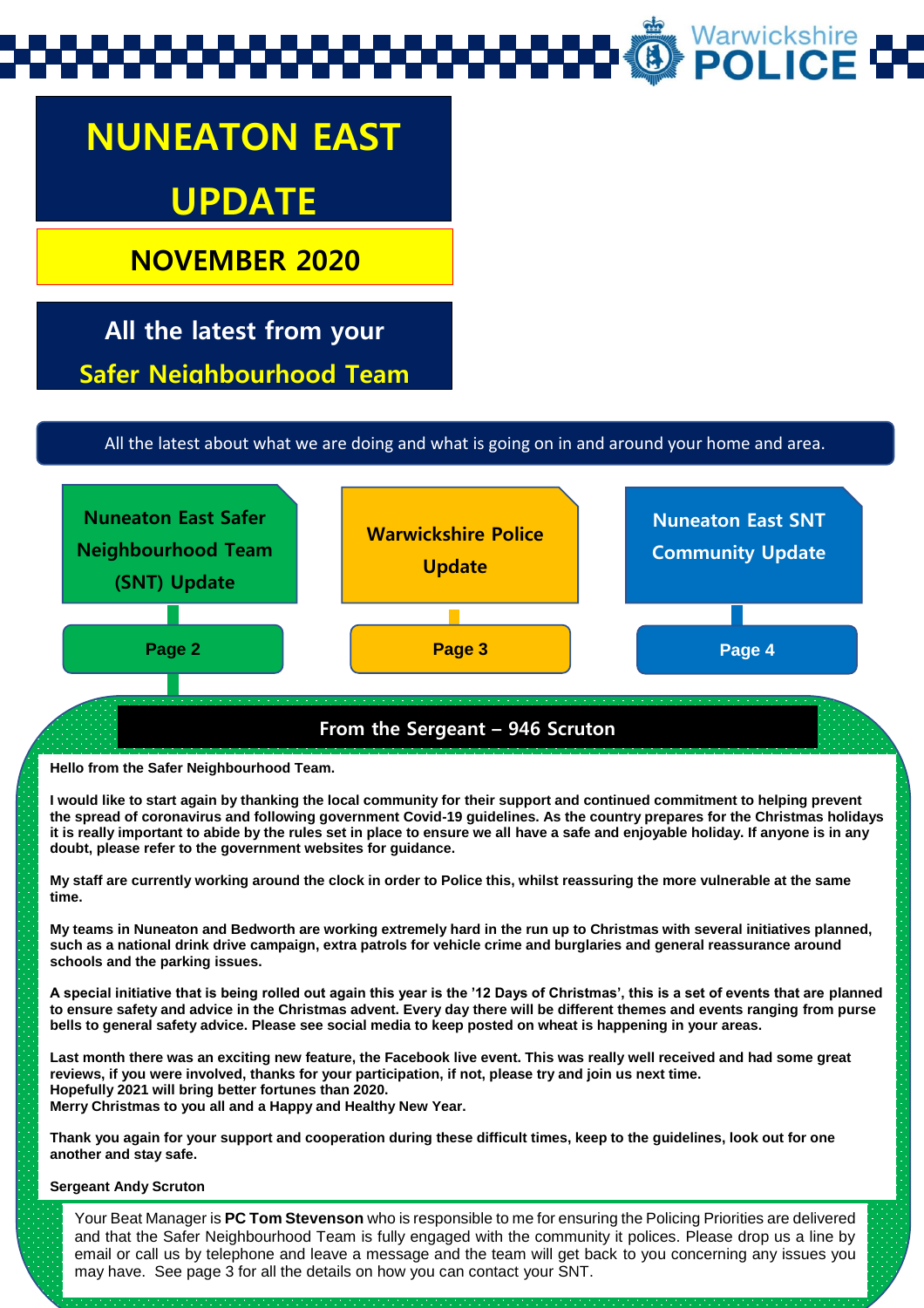Warwickshire

**Nuneaton East Safer Neighbourhood Team (SNT) Update** 

**How to keep up with Nuneaton East Safer Neighbourhood Team**  We are on Twitter: **@Nuneatoncops** We are on Facebook: **Nuneaton and Bedworth Police**

### **Out and about with Nuneaton East SNT**

#### **Vehicle Crime Operation**

On the evening of Thursday 19th November, members of Nuneaton and Bedworth Safer Neighbourhood Team conducted a vehicle crime operation aimed at increasing awareness of vehicle security.

This involved a team of PC's and PCSO's patrolling areas of Nuneaton East (Weddington, St. Nicholas Park, Horeston Grange & Whitestone) and trying vehicle door handles throughout the evening.

In total 2,684 vehicles were checked and 157 vehicles were found to be open and insecure. Advice was given to the owners of these vehicles. This information was greatly received and the vehicles secured.

Whilst conducting foot patrols during the operation, police officers spotted a wanted male who attempted to evade them. Police arrested the male and he will remain in police custody in order to be put before the next available court.

This operation was aimed at raising awareness and providing crime prevention advice within the local community. We urge everybody to keep their vehicles and belongings secure at all times.

#### **Replacement of PCSO Julie Green**

We are very pleased to be able to introduce PCSO Tom Venus who has now joined us on the Nuneaton East Team. Tom joined Warwickshire Police in February this year and already has experience working other areas of Nuneaton. Tom is an asset to our team.

#### **Operation Six – Covid-19**

Warwickshire Police is committed to playing our part in reducing the transmission of COVID-19. Preventing the spread of the virus is a shared effort in which we will continue to play a critical role alongside health colleagues, Government, businesses, local authorities and our communities.

**We continue to monitor the latest restrictions and are issuing fines where applicable.** 

#### **Update on our priorities**

-

The priorities for Nuneaton East are:

- **Reduce ASB in Nuneaton East hotspots**
- **Keep acquisitive crime low**

If there are any other suggestions on what Nuneaton East SNT should be focusing on, please get in contact with us.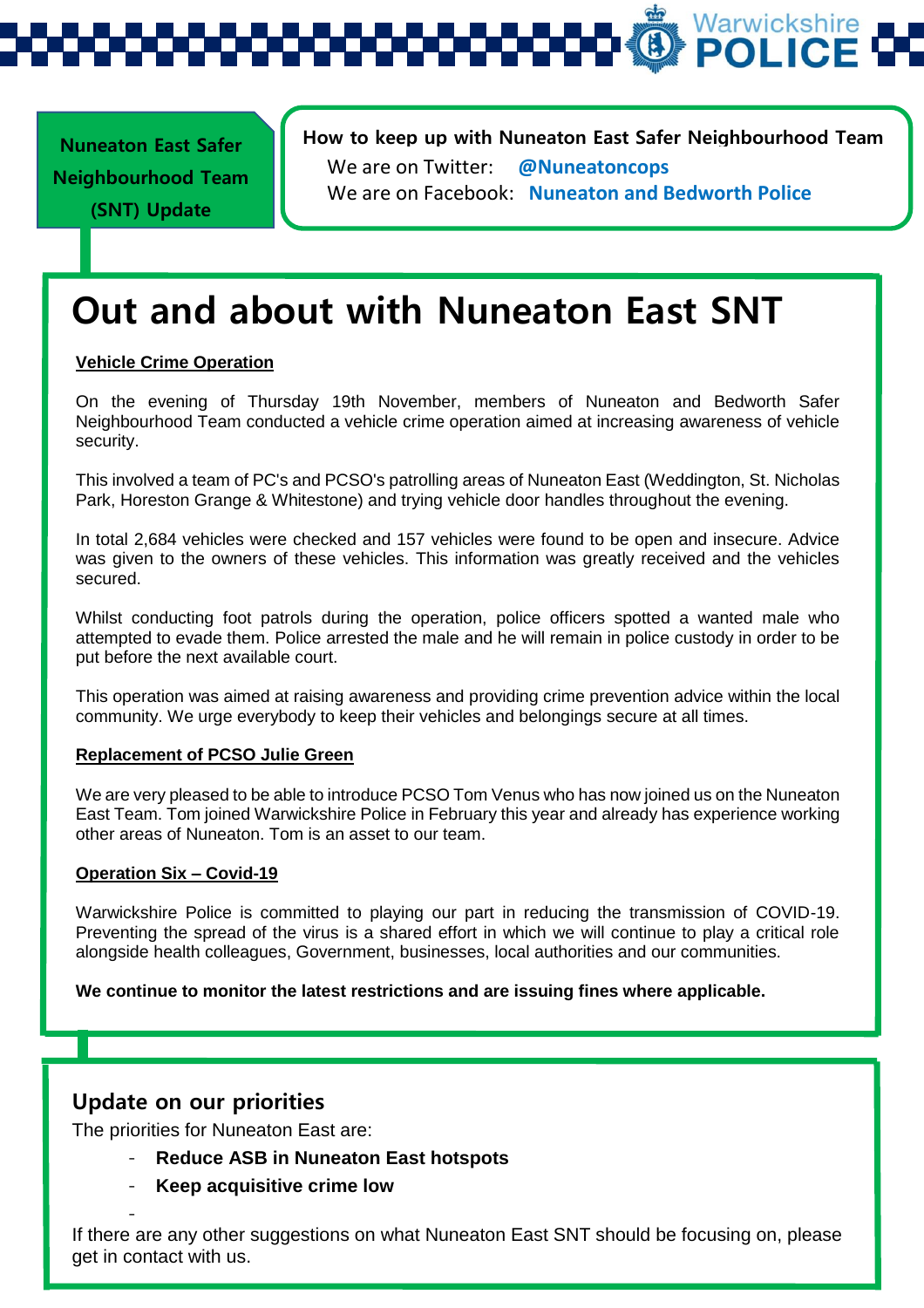

#### **Monthly Message from Nuneaton East Beat Manager**

**This month we have had some great results across the Nuneaton East area. Our Vehicle crime operation was a huge success and we feel confident that the advice on keeping your property and belongings safe is being heard and understood. We urge you to remain vigilant and continue to report any suspicious activity.** 

**I am sure that you'll have started to see PCSO Venus patrolling the area recently. He is an asset to our team and is keen to get to know the area and those that live and work within it.** 

**As a team, we would like to send our Best Wishes to you for the festive season and wish you a Happy and Healthy New Year** 

**PC Tom Stevenson**